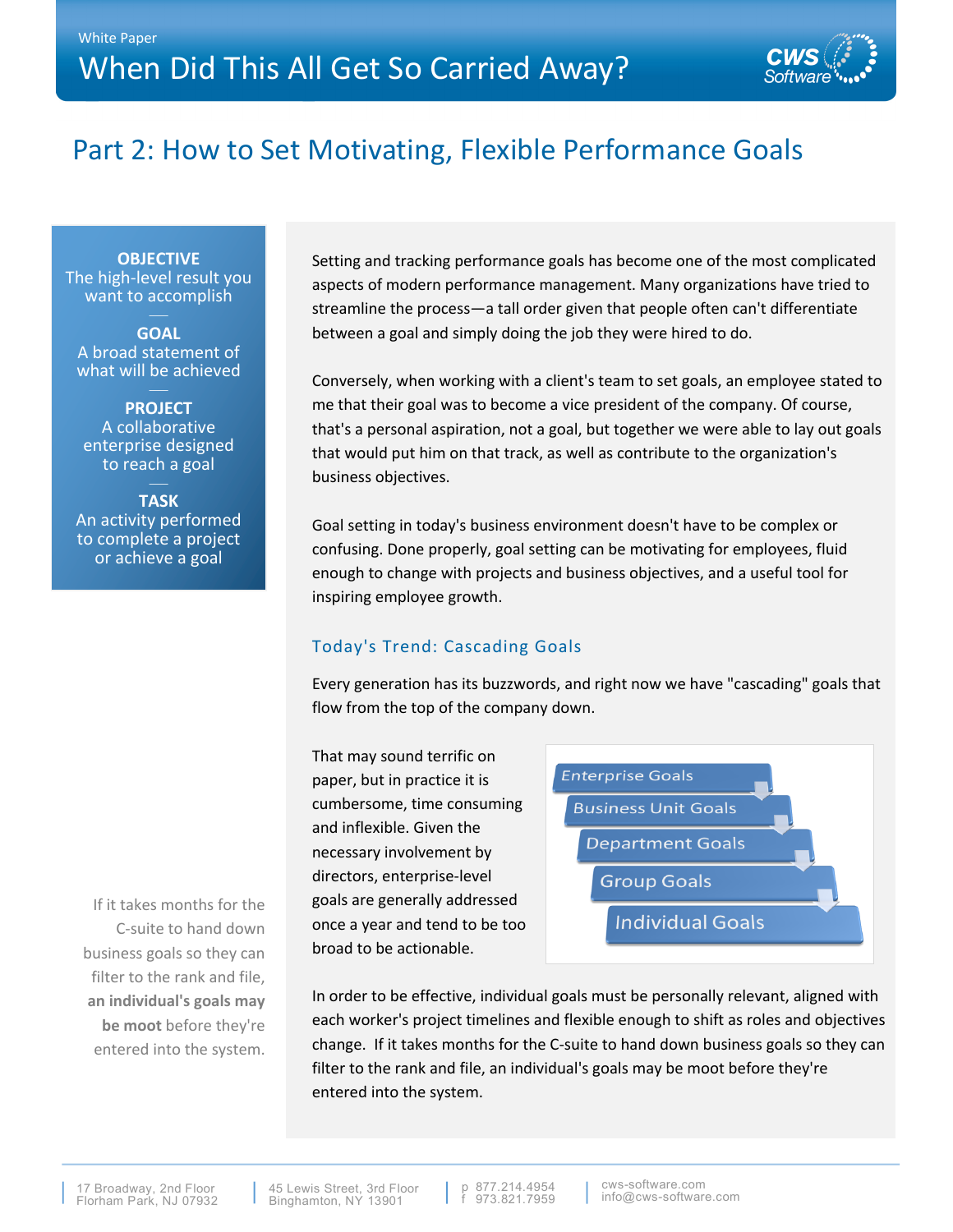### SMART Goals Will Always Be Smart

While the labels may change, the rules of effective goal setting have not. The SMART mnemonic helps assure that individual goals are:



Some have expressed concern that the SMART approach doesn't address the need for goals to be personally meaningful, however, we believe that should be inherent in any goals that are set. In fact, that's why we believe goals should originate with the individual and link upward to organizational objectives, rather than flow down from the top. Giving individuals ownership of this process also helps ensure that goals are appropriately set to reflect an employee's perspective within the company.

Finally, be careful about setting too many goals. After all, to many goals can dilute focus and be difficult to track and measure.

We often recommend that individuals set three goals:

- One tied to an organizational initiative
- One tied to a departmental initiative
- One that works toward a personal aspiration or career step

Goals should **originate with the individual** and link upward to organizational objectives, rather than flow down from the top.

p 877.214.4954<br>f 973.821.7959